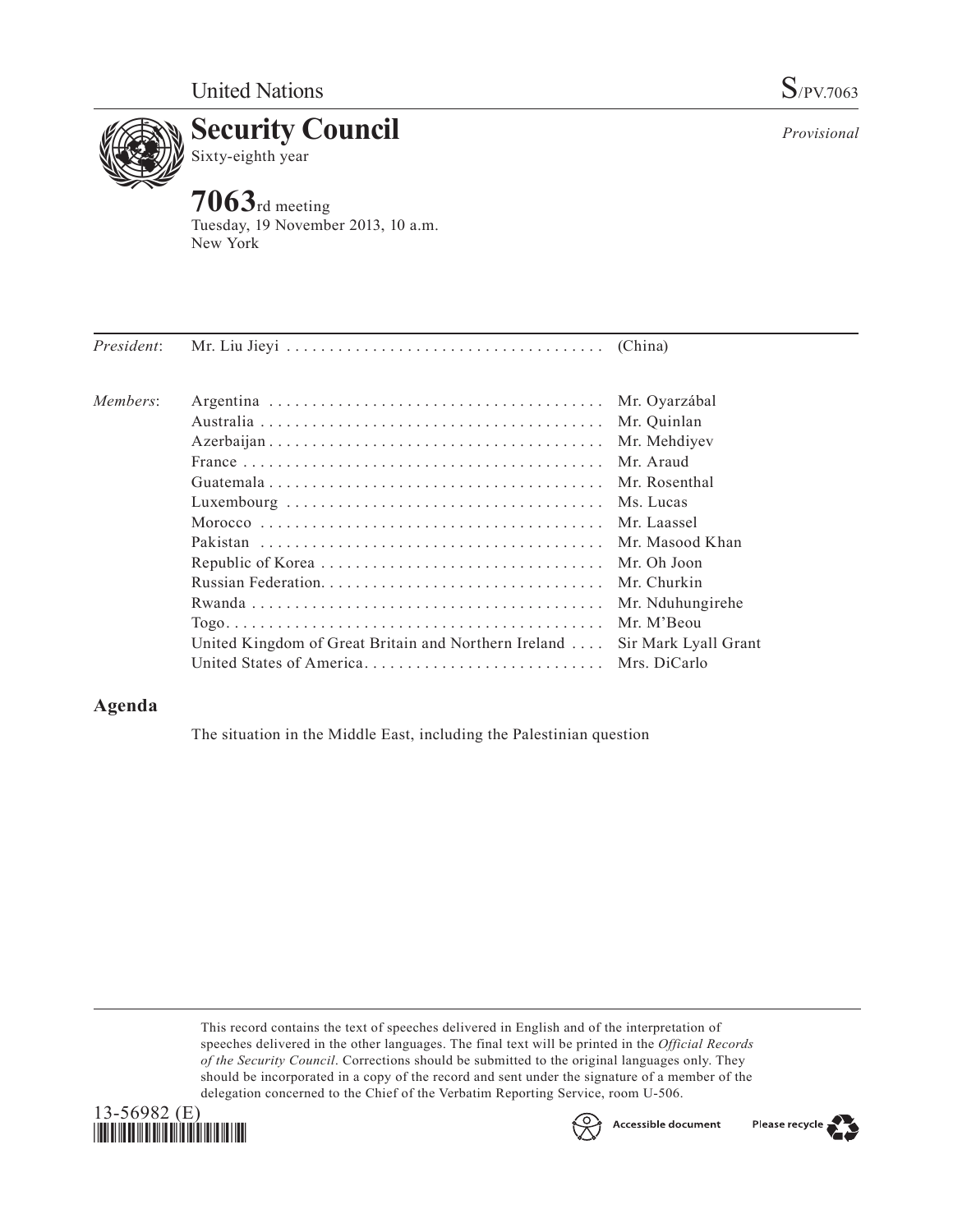*The meeting was called to order at 10.10 a.m.*

## **Adoption of the agenda**

*The agenda was adopted.*

## **The situation in the Middle East, including the Palestinian question**

**The President** (*spoke in Chinese*): In accordance with rule 39 of the Council's provisional rules of procedure, I invite Mr. Jeffrey Feltman, Under-Secretary-General for Political Affairs, to participate in this meeting.

The Security Council will now begin its consideration of the item on its agenda.

I give the floor to Mr. Feltman.

**Mr. Feltman**: When intensive Israeli-Palestinian negotiations resumed earlier this year, tensions were to be expected along the way. Nobody predicted that would have been an easy process. Indeed, four months since their resumption, the talks have reached a delicate moment. On the positive side, it appears that the negotiators have been engaging on substance and have gone some way towards narrowing their differences, notwithstanding the great difficulties that peace will entail. But strains have been growing dangerously between the parties, and they can, and must, be overcome.

International engagement, which is critical, remains strong. United States Secretary of State Kerry visited the region again for in-depth discussions with leaders on both sides, following his regular consultations with Arab foreign ministers that took place in Paris last month. Quartet envoys met on 29 October in Jerusalem, in addition to their separate ongoing engagement with the parties. All of them maintained respect for the confidential nature of the talks.

Nevertheless, the process suffered a significant setback with a series of announcements on settlement plans in the West Bank, including East Jerusalem, following the agreed release on 29 October of 26 pre-Oslo prisoners in the second of four tranches. We have been following these critical developments with growing concern, especially the announcement, on 13 November, of plans for the advancement of some 24,000 units, including in E-1, which cannot

be reconciled with the goal of a negotiated two-State solution.

On the same day, Prime Minister Netanyahu instructed the Minister of Housing to reconsider the plans announced on 13 November. Special Coordinator Serry discussed tha reconsideration with Israeli chief negotiator Tzipi Livni. We hope that those plans are suspended. The Secretary-General has reiterated the United Nations unequivocal position that settlements are contrary to international law and an obstacle to peace. He expects the Government of Israel to put a full stop to those plans. In protest over those developments, Palestinian negotiators submitted their resignations, now under consideration by President Abbas, who has nevertheless made it clear that that does not constitute a Palestinian departure from talks. Parties should now intensify efforts and refrain from actions that undermine trust and the spirit of the talks.

The situation on the ground remains tense. Israeli security forces carried out some 356 search-and-arrest operations. In one such operation, on 22 October near Ramallah, an Islamic Jihad militant, reportedly involved in the bombing of a bus in Tel Aviv on 21 November 2012, was shot dead. Searches uncovered a weapons cache in Hebron on 8 November, and on 9 November of a Palestinian was arrested carrying pipe bombs near Nablus. A total of 355 Palestinians were arrested, including two Hamas members of the Palestinian Legislative Council. A total of 154 Palestinians were injured, including during continued demonstrations against the barrier as well as the commemoration of President Arafat's death on 11 November. Three Palestinian civilians were shot dead, including two in separate incidents on 7 November near Salfit and Bethlehem while allegedly threatening Israeli soldiers at checkpoints, and another during an incursion near Jenin on 31 October, although Israeli forces denied being the source of the fire. We urge that a thorough investigation be conducted into all such cases, and that accountability for any violations of international law be ensured.

Violence between settlers and Palestinians continued on a daily basis throughout the West Bank. Settler attacks resulted in nine Palestinians being injured, including six children, as well as material losses, including over 600 trees and saplings being damaged during the olive-picking season. Palestinian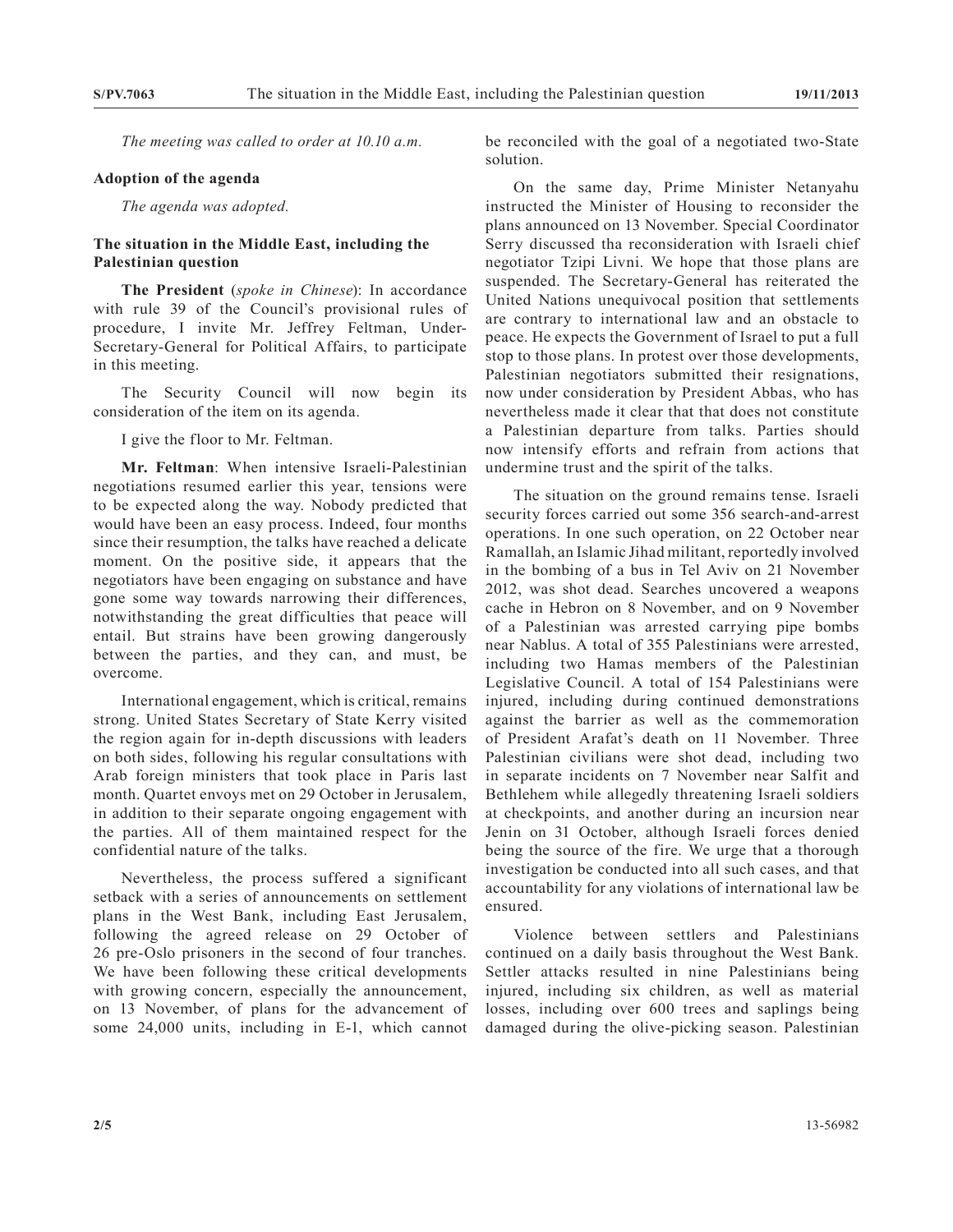attacks, including stone and firebomb-throwing, resulted in eight Israeli settlers being injured.

We continue to be deeply concerned by any act of violence and incitement, which we condemn. On 13 November, an Israeli soldier was stabbed to death in the Israeli city of Afula by a 16 year-old Palestinian from the Jenin area. We are also deeply concerned about the fate of a Palestinian man who, a day earlier, was critically injured when he was reportedly attacked in the Old City by two young Israelis who dropped a stone on his head. We reiterate our call on all parties to refrain from violence. The need for calm is all the more important at this critical juncture.

We also remain worried about the continued demolition of unlicensed Palestinian infrastructures. During the reporting period, a total of 27 were demolished, leading to the displacement of 65 Palestinians, including 31 children. The issuing, on 1 November, of demolition orders for 10 apartment buildings in the East Jerusalem neighbourhood of Ras Khamis, if implemented, would result in the displacement of some 1,500 people. We reiterate the importance of Palestinian access to a fair planning and zoning regime.

On 5 November, a 22-year old Palestinian who was under administrative detention died from cancer after having been transferred to an Israeli hospital, where his condition deteriorated in mid-October. As in all cases of prisoners in critical medical condition, we note that access to timely and acceptable health care is a human right. I also recall the Secretary-General's position that persons in administrative detention should either be charged or released.

Turning to Gaza, one year since the understanding for a ceasefire agreement was signed in Cairo, the situation is once again deteriorating, amid renewed violence and worsening economic and humanitarian conditions. On 31 October, Israeli forces conducted an incursion some 200 metres into the Gaza Strip to demolish a recently discovered tunnel into Israel. The operation came under attack by Hamas militants and an explosive device was detonated in the tunnel, injuring five Israeli soldiers. Subsequent shelling by Israel killed four Hamas militants. Additional violence in and around Gaza during that period included the firing of four rockets and four mortar shells from Gaza into Israel. One rocket was intercepted while the other projectiles landed in Israel without causing injuries or

damage. Israel retaliated with five airstrikes into Gaza, which injured two Palestinians, and conducted a total of seven incursions.

The deteriorating socioeconomic situation in the Strip can been seen as a combined energy and construction crisis. Rolling blackouts increased to up to 16 hours per day following the shutdown on 1 November of the Gaza power plant, which was producing 25 per cent of the total power available in Gaza. That has affected the lives of the Gazan population and the functioning of basic services, including health and water facilities. While a stop-gap measure to replenish the on-site reserves for those critical facilities is now being implemented with the assistance of the United Nations, thanks to a donation by the Turkish Government, a longer-term solution to provide Gaza with the required 450 megawatts is now more urgent than ever and requires concerted efforts by all.

On 13 October, Israel suspended the import of all construction materials, including for international projects, following the discovery of a reinforced tunnel dug from Gaza into southern Israel. Virtually all construction projects in Gaza, including for the United Nations, have been suspended, putting thousands of people out of work. During the past several years, the United Nations has implemented a growing package of housing, schools and infrastructure projects with stringent control procedures, agreed to with the Government of Israel, to preserve the integrity of each project and avoid misuse of materials. While we recognize Israel's legitimate security concerns, we are confident that those procedures remain adequate. We therefore call on Israel to urgently reconsider its decision to temporarily halt the import of construction materials into Gaza.

The financial situation of the United Nations Relief and Works Agency for Palestine Refugees in the Near East (UNRWA) has become more serious despite efforts to streamline services and mobilize additional resources. Unless the \$36-million deficit is bridged before the end of the year, UNRWA will be unable to adequately fund its core services, especially in education, health and poverty mitigation, and to pay December salaries of its 30,000 teachers, medical personnel and social workers. We strongly appeal to all donors to step up their contributions to support Palestinian refugees and help prevent an already dire situation from worsening.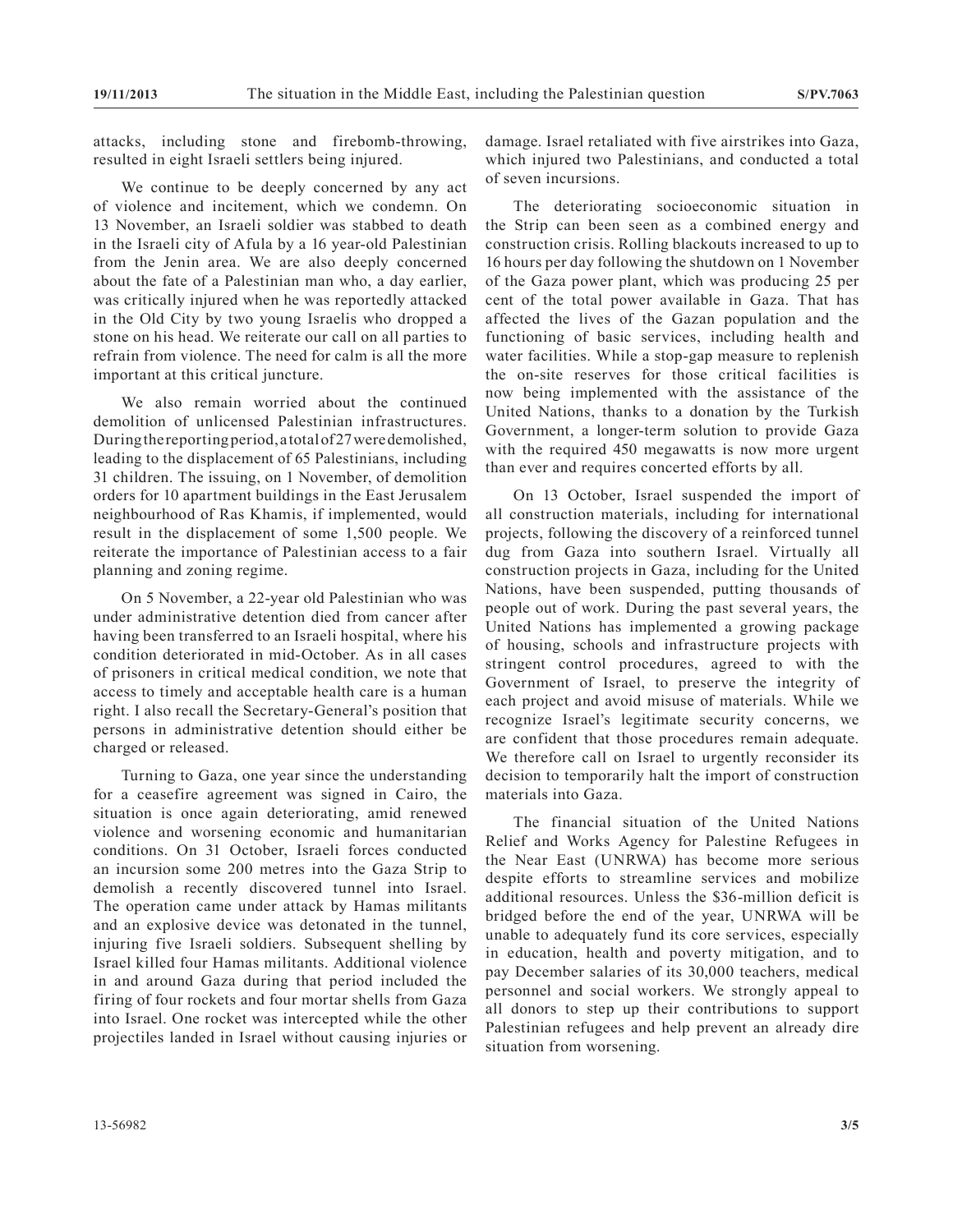As the Council will be briefed next week on Lebanon and resolution 1701 (2006), I will keep my remarks on Lebanon brief. Lebanon witnessed a further devastating attack today in the Bir Hassan neighbourhood of Beirut, apparently targeting the Iranian embassy. Initial reports indicate that at least 23 people, including one Iranian diplomat, were killed. Over 140 people were injured. The appalling attack has been widely condemned by Lebanese politicians across the political spectrum. The Secretary-General has issued a statement condemning this terrorist attack, and extends his condolences to the families of those killed, to the Government of Lebanon and to the Islamic Republic of Iran.

Turning to the political situation in Lebanon, eight months have passed since Prime Minister Mikati resigned, but there is still no progress on forming a new Government. Meanwhile, the caretaker Government continued to work with the World Bank and the United Nations on a national stabilization response of the Syrian crisis to the impact on Lebanon of the Syrian crisis, and on the creation of a multi-donor trust fund for Lebanon, as envisaged by the International Support Group for Lebanon.

As of 18 November, 1,500 families fleeing fighting in the Al-Qalamoun region of Syria are reported to have crossed the Lebanese border to the town of Arsal in the Bekaa valley. The Office of the United Nations High Commissioner for Refugees, in coordination with other United Nations agencies and partners and the Lebanese Ministry of Social Affairs, is assessing the situation and providing assistance. Earlier, on 14 November, there were reports of two separate violations of Lebanese airspace by Syrian military helicopters, which fired at least four missiles towards Arsal. In a statement, President Sleiman stressed the need to "protect civilians and Lebanese villages and prevent the recurrence of such attacks".

In Tripoli, calm was restored, but tensions remain high since fighting began on 21 October, resulting in six fatalities. Additional suspects have been arrested, both for the 23 August bombings in Tripoli and in connection with the firing of rockets earlier this year on the southern suburbs of Beirut and towards the presidential palace in Baabda. Credible reports suggest that Hizbullah fighters continue to support Syrian Government forces in battles in Syria, in clear violation of Lebanon's disassociation policy.

There were no major incidents in the United Nations Interim Force in Lebanon area of operations and along the Blue Line, although Israeli air violations of Lebanese airspace continued on an almost daily basis.

In Syria, civilians continue to bear the brunt of the conflict, with warring parties failing in their responsibilities to offer protection. Already, half of the country's population is in need of assistance and displaced from their homes. Palestinian refugees also remain trapped in the conflict. UNRWA is particularly concerned about the situation of civilians in Yarmouk and other Palestinian refugee camps. The Agency managed some days ago to deliver some food to several dozen refugees in Yarmouk when an upsurge in conflict required the operation to withdraw. UNRWA is standing by until an arrangement can be made with the parties to the conflict to access the camps.

More fighting will bring nothing but further suffering and despair to the Syrian people. It is past time to move to a political process. The Secretary-General and the Joint Special Representative for Syria continue to work hard to bring the Syrian sides to the negotiating table to jointly agree on how to fully implement the Geneva communiqué of 30 June 2012 (S/2012/523, annex) in accordance with resolution 2118 (2013) of 27 September. I would like to take this opportunity to reiterate our appreciation for the hospitality and generosity of Syria's neighbours towards refugees from Syria, in spite of their own growing socioeconomic challenges.

Let me also reiterate the Secretary-General's call for the flow of arms and foreign fighters to Syria to be halted, as well as his commitment to delivering humanitarian assistance to all in need in Syria and in neighbouring countries. The Secretary-General will convene the second donor conference in Kuwait on 15 January 2014, and we hope that all will show generosity in supporting our humanitarian work.

In conclusion, let me return to the status of the ongoing Israeli-Palestinian negotiations. The risks they face are apparent to all of us, yet a two-State solution remains the only way to fully realize the legitimate aspirations of both peoples to self-determination, peace and security. The consequences of failure would be dire for Israelis and Palestinians alike. We thus continue to urge the parties to remain steadfast in their commitment to seeing this process through, but we fear that unless steps are taken to prevent the recurrence of negative developments, such as those of recent weeks,